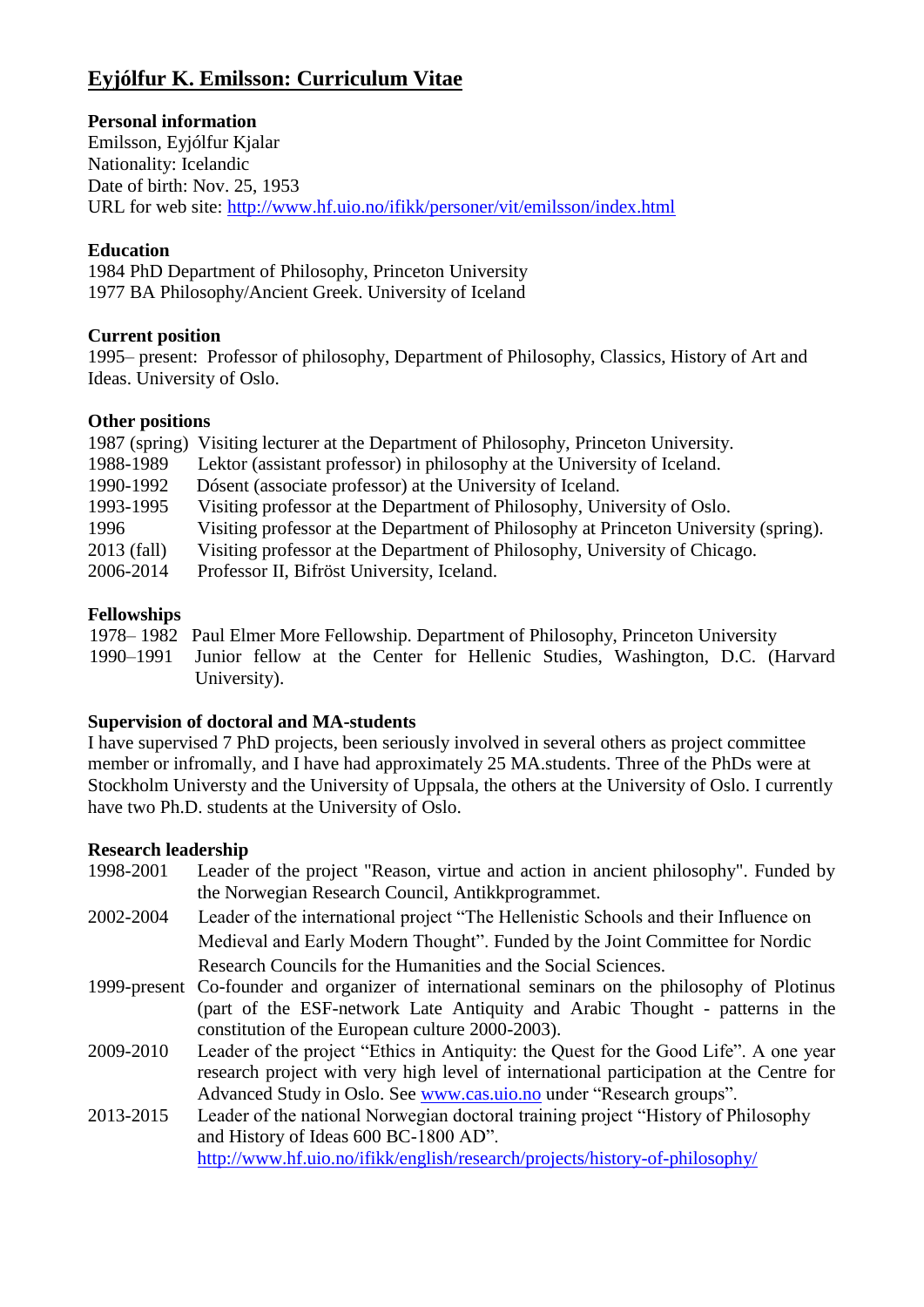### **Institutional and other academic responsibilities**

| 1997-2000 | Director of doctoral studies in philosophy, University of Oslo. Again from 2007-  |
|-----------|-----------------------------------------------------------------------------------|
|           | 2009.                                                                             |
| 2000-2002 | Chairperson of the Program for philosophy, University of Oslo. Again in 2005-2007 |
|           | and 2011-2013.                                                                    |
| 2013      | Review committee for the disciplines of philosophy and history in Latvia.         |
| 2010-2014 | Editorial board, Norsk filosofisk tidsskrift.                                     |
|           | 2010-present Editorial board, Oxford Philosophical Concepts.                      |
|           | 2012-present Editorial board, Archiv für die Geschichte der Philosophie.          |
|           | 1995-present Advisory board, Ad Fonte. Riga, Latvia.                              |
| 2014      | External examiner for the MA program in ancient philosophy to be established at   |
|           | Trinity College, Dublin.                                                          |

### **Organization of conferences**

I have lead and organized many international conferences and seminars, more than I can count (15– 20). I wish to single out my leadership role in the project "Ethics in Antiquity: the Quest for the Good Life**"** at the Centre for Advanced Study in Oslo. This was a one year, full-time, intensive research project with a very high level of world-class international participation. The experience from this is highly relevant to the present project.

#### **Invited lectures (last 10 years)**

I have been a selected invited speaker at three prestigious conferences:

Princeton Ancient Philosophy Colloquium 2012

Keynote speaker at the 33rd Ancient Philosophy Workshop 2010, University of Texas at Austin Idealism and Ancient Philosophy, University of Edinburgh 2007.

I have been invited as a speaker to philosophy or classics departments at the following universities: Kyung Hee University (Seoul), Universität Bonn (2014), Université de Lausanne (2014), Universität Konstanz (2013); Marquette University (2012); Cornell University (2012); Trinity University, San Antonio (2010); University of Jyväskylä (2009); University of Helsinki (2009); University of St. Andrews (2008); Istituto Svizzero di Roma (2007); Université de Fribourg (2007); University of Auckland (2006); University of Athens (2006), University of Crete (2006), Trintiy College, Dublin (2006); University of Helsinki (2004).

#### **Academic societies**

I am an elected member of the Icelandic Academy of Science (1992), the Norwegian Academy of Science and Letters (1998), the Academia Europaea (2012), and Institut international de philosophie (2013).

#### **Awards**

Fridtjof Nansen Prize for excellence in research in the humanities and social sciences (2011). The Fylkesaker Award for excellence in research in the humanities and social sciences (2015). Both are Norwegian national awards.

### **Publications (selection)**

Monographs and Commentaries

*The Philosophy of Plotinus.* Forthcoming from Routledge in the Routledge Philosophers series in 2015 or 2016. *Plotinus on Intellect*. Oxford University Press, 2007.

- Reviews: [J. Bussanich](http://philpapers.org/s/John%20Bussanich) *[The Classical Review](http://philpapers.org/asearch.pl?pubn=The%20Classical%20Review)* 58, 2 (2008)[; S. Stern-Gillet,](http://philpapers.org/s/Suzanne%20Stern-Gillet) *[Notre Dame Philosophical Reviews](http://philpapers.org/asearch.pl?pubn=Notre%20Dame%20Philosophical%20Reviews)* 2008.03.14; A. Smith, *Bryn Mawr Classical Review* 2008.01.08; P. Kalligas, *Rizai* 1, 1 (2008), P. Remes, *Mind* 118, 471 (2009), S. Clark, *The Philosophical Quarterly* 59, 235 (2009), S. Rappe, *[Ancient Philosophy](http://www.pdcnet.org/collection-anonymous/browse?fp=ancientphil)* 30, 2 (2010); S. Gertz, *[Journal of the History of](http://muse.jhu.edu/journals/journal_of_the_history_of_philosophy)  [Philosophy](http://muse.jhu.edu/journals/journal_of_the_history_of_philosophy)* [47, 4 \(2009\)](http://muse.jhu.edu/journals/journal_of_the_history_of_philosophy/toc/hph.47.4.html).
- Plotinus *Ennead* VI.4-5*. On the Presence of Being, One and the Same, Everywhere as a Whole.* Parmenides Publishing, 2014. This is an introduction to, translation of, and extensive commentary (about 100 pp.) on this treatise of Plotinus. In collaboration with the late Prof. Steven Strange (Emory University).
- *Plotinus on Sense-Perception*. Cambridge University Press, 1988. Reviews: D. W. Hamlyn, *The Philosophical Quarterly* 39 (1989); D. Modrak, *Phronesis* 34 (1989); J. Dillon, *The Classical Review* 39 (2) (1989); T. Korhonen, *Arctos* 23 (1989); S.